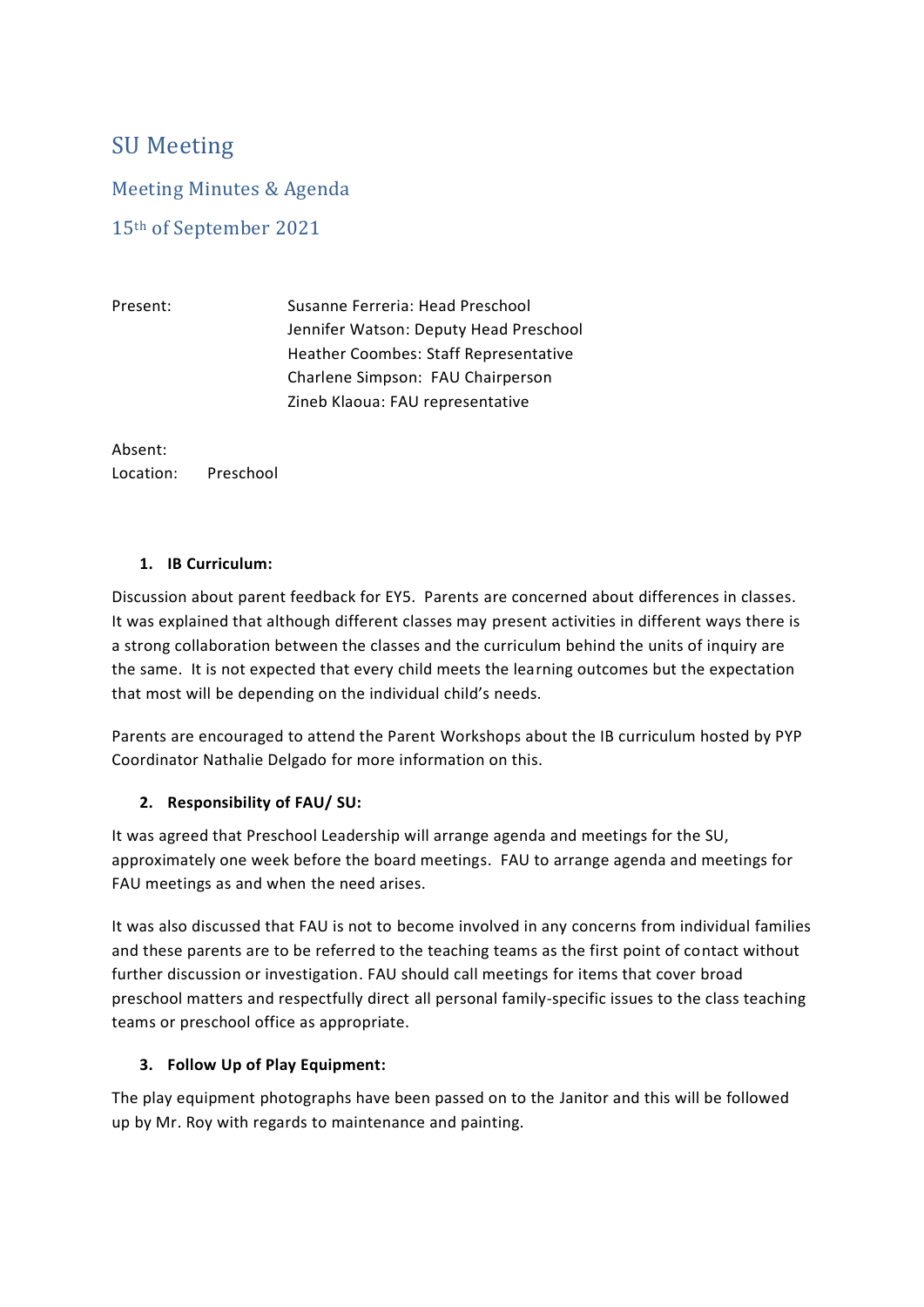SU Meeting Meeting Minutes Page 2

## **4. Dugnad FAU:**

A walkthrough with the Janitor was arranged by Preschool Leadership and a list of actions suitable for the FAU Dugnad has been compiled (see attachment).

The date was set for 9<sup>th</sup> October.

Suggestions and ideas to produce items for the back of the preschool was also discussed and suggested that a team of volunteers could assist in making the items pictured (see attachment). The items will then be situated and secured by the Janitor to ensure health and safety guidelines are maintained for the area. Resources for the items are currently being collected by Preschool Staff.

# **5. Dispensation Teachers:**

An overview of the current dispensations for teachers was described and the common reasons for this. There are currently four dispensations in place for preschool this year.

# **6. Safety: Playground at BISS Gausel Pick up time:**

Discussion about the health and safety aspect of parents not shutting gates when entering or leaving preschool and the presence of parents staying to chat and play after picking up children was discussed. This is vital to have an overview of the remaining children in preschool during preschool opening hours. Added discussion about cars parking outside of fire doors and not reverse parking was also brought up.

### **Any Other Business:**

None at this meeting.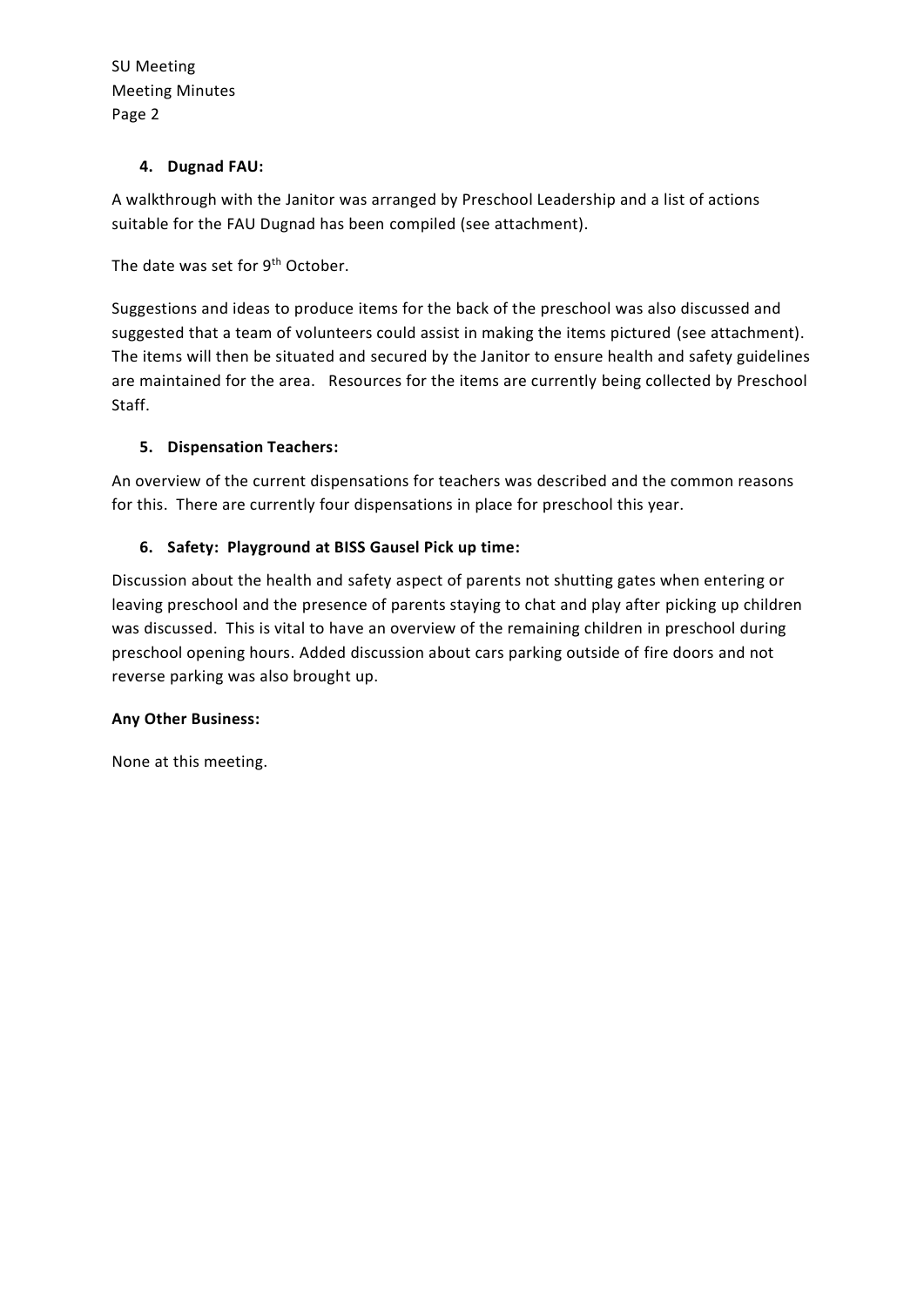SU Meeting Meeting Minutes Page 3

Attachments:

# FAU Dugnad:

- Hedgehogs Playground:
	- o Rhododendron bushes: trimming of any short branches that are sticking out at eye level for the children.
	- o General weeding and sweeping up of leaves/sand/stones.
- Preschool Garden (Back of Hedgehog's classroom):
	- o Weeding and removal of weeds at the side and along the fence.
	- o Seasonal turnover of the raised beds.
	- o Cutting down of the willow along the fence to aid road visibility.
- Dell:
	- o Weeding of areas next to stones, long back fence.
	- o Trimming of bushes.
	- o Sweeping up of ground under play equipment.
- Back of Preschool:
	- o Make equipment: see attached sheet.
	- o Sweeping up of sand.